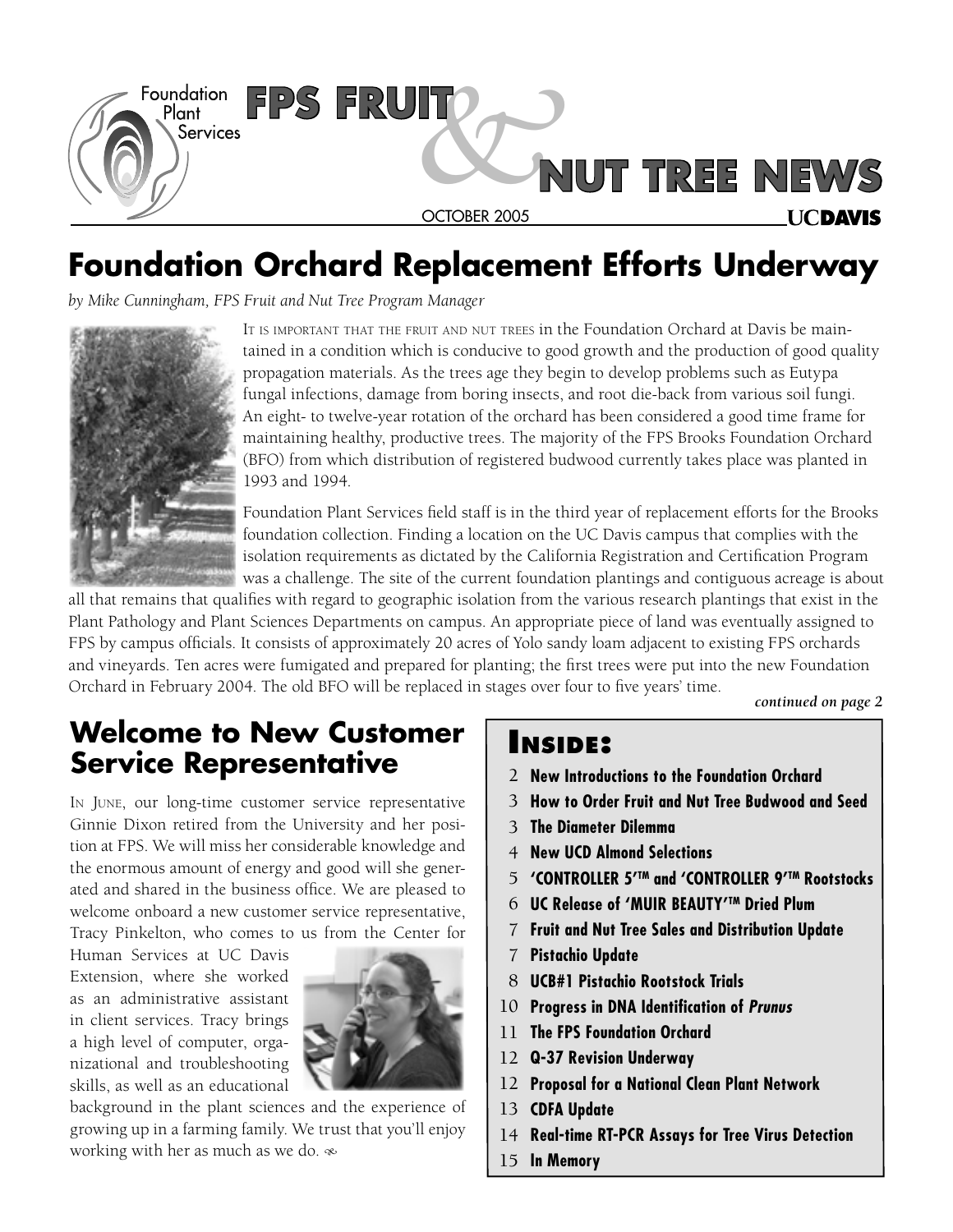### **New Introductions to the Foundation Orchard**

IN RECENT YEARS FPS has added several new introductions to the Foundation Orchard. The USDA Agricultural Research Service released three new plum varieties that are now in the FPS Foundation Orchard and available for distribution. 'Black Splendor,' an early season plum with red flesh and blue/black skin color, is for the fresh market. 'Owen T,' with black skin color and purple shoulders, provides an early to mid-season plum for the fresh market. 'John W' plum ripens the last week of August to the first week of September. It has an orange flesh and purple-red skin.

Propagation material of 'Galaxy' peach, also from the USDA-ARS program, is now available from FPS. All USDA-ARS releases sent to FPS are indexed for disease at the NRSP5 Virus-Tested Fruit Tree Collection at Washington State University in Prosser, Washington and were found free of known viruses. This material automatically qualifies as California Registered stock. More detailed descriptions are available at Foundation Plant Services.

Two new UC/USDA size-controlling peach-plum hybrid rootstock selections are also available now from Foundation Plant Services. 'CONTROLLER 9<sup>'TM</sup> (formerly P30-135) rootstock is an interspecific hybrid rootstock developed for use as a commercial clonal rootstock for peach and nectarine cultivars. It imparts vigor control to the scion cultivar, allowing for the reduction in height of orchard trees without compromising the quality of the fruit. 'CONTROLLER 9'TM eventually produces a tree that is about 90% the size of a tree growing on Nemaguard rootstock, and the trees require less severe pruning and have more open canopies than trees on standard rootstocks. 'CONTROLLER 5TM (formerly K146-43) rootstock is another interspecific hybrid useful primarily as a commercial understock for peach and nectarine cultivars. It imparts a substantial degree of vigor control to the scion cultivar, reducing the height of the individual orchard tree without compromising the quality of the fruit. 'CONTROLLER 5TM produces an orchard tree that is about 50-60% of the size of trees growing on Nemaguard rootstock, depending on pruning practices. This stock has been successfully propagated clonally by hardwood cuttings.

Both 'CONTROLLER 9<sup>'TM</sup> and 'CONTROLLER 5<sup>'TM</sup> are moderately rootknot nematode susceptible and are probably not inherently resistant to numerous soil pathogens.  $\infty$ 



Field Manager Matt Gallagher (left) and FPS Tree Program Manager Mike Cunningham check the new Goheen Orchard.

The first planting included trees used for seed production, namely Nemaguard, Lovell, and Nemared peaches, Mahaleb and Mazzard cherries, and Myrobalan plum. The first harvest of a small amount of seed from the peach trees may occur in fall 2005, but the more significant numbers are expected in the 2006 season and beyond. The 11-yearold Brooks Foundation seed trees will be retained at least until the new trees are in full production. Also planted in the Foundation Orchard in 2004 were the cherry and plum scion source trees. The almond selections were added to the new collection in 2005, to be followed by the apricots, peaches, and nectarines in 2006. The varieties are represented by four trees each. *Foundation Orchard Replanting…continued from page 1*

FPS views each orchard replanting as an opportunity to update the orchard inventory, leaving behind those fruit and nut varieties that are no longer of interest to the industry as indicated by the input received from nursery clients. At the same time, we strive to add new varieties to the collection, as described in other parts of this newsletter. All trees in the older orchard will be used for budwood distribution until the new trees have been identified as being true to variety.

The entire Brooks Foundation area - trees, vines, and roses - is being gradually converted to either drip or microsprinkler irrigation. The Foundation Orchard will be our first foray into the growing of trees using this newer irrigation technology. Though the initial financial outlay is considerable, it is our desire to decrease the amount of tractor work needed to cultivate the orchard and reduce the water cost, thus saving labor and equipment costs in the longer run.  $\infty$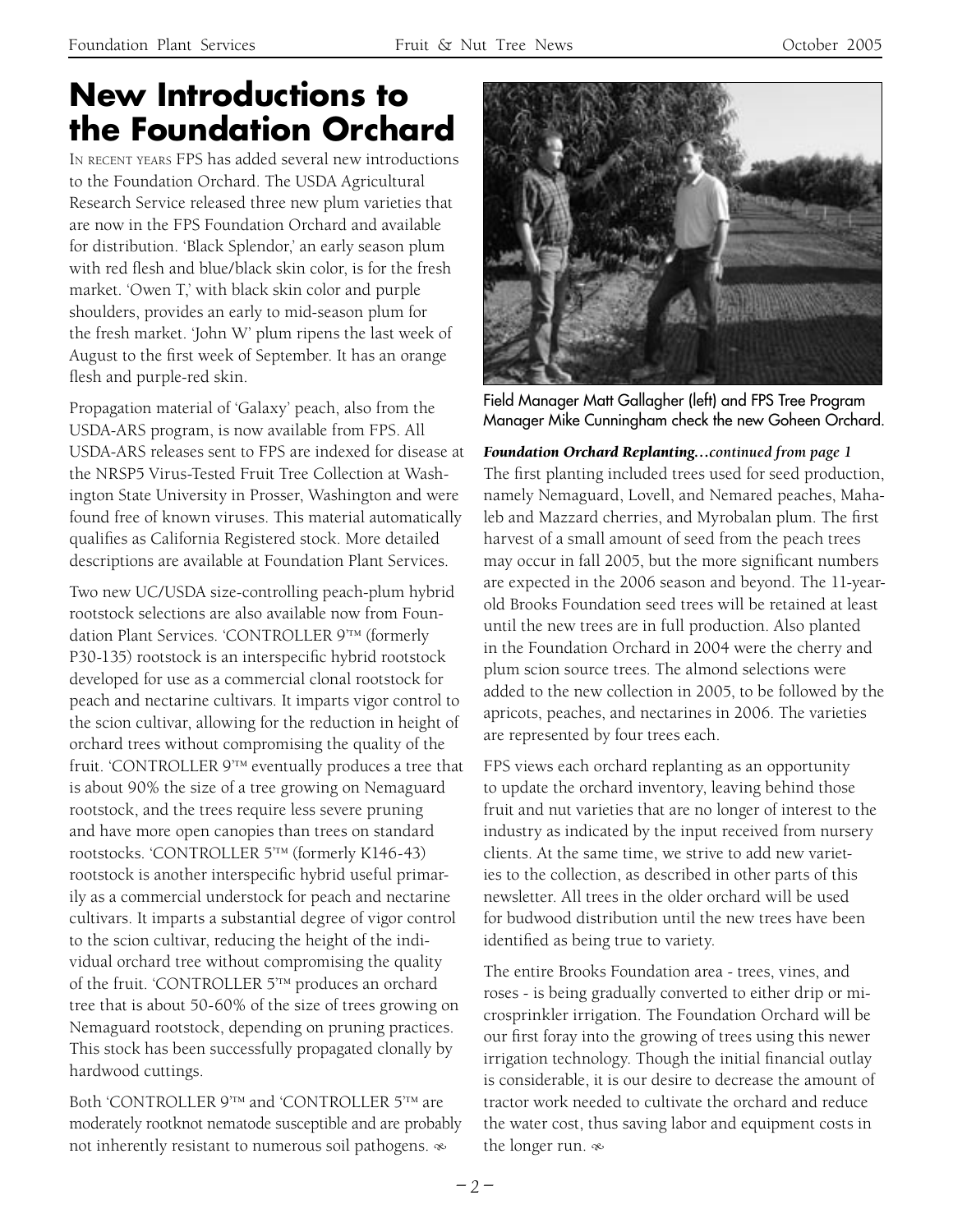### **How to Order Fruit and Nut Tree Budwood and Seed The Diameter Dilemma**

DISEASE-TESTED FRUIT AND NUT TREE propagating material may be purchased from FPS from May through January each year. An order form, price list and list of cultivars maintained in the FPS Foundation Orchard can be obtained by calling the FPS office at (530) 752-3590, by email request to *fps@ucdavis.edu* or by downloading them from our Web site at *http://fps.ucdavis.edu*.

Available material for each distribution period will be allocated among all who request it by the ordering deadlines listed below. After the initial allocations, any remaining material will be sold on a first-come, first-served basis.

| <b>Type of Material</b>        | <b>Order deadline</b> | <b>Supplied</b>                    |  |  |
|--------------------------------|-----------------------|------------------------------------|--|--|
| June (green) budwood           | May 1st               | May/June                           |  |  |
| Pistachio parent tree budwood  | June 1st              | Late June-<br>September            |  |  |
| <b>Fall scion buds</b>         | <b>August 1st</b>     | August/<br>September               |  |  |
| Cherry, peach & plum seed      | <b>August 1st</b>     | September                          |  |  |
| <b>Fall rootstock cuttings</b> | October 15th          | <b>Early November</b>              |  |  |
| Betulaefolia pear seed         | November 1st          | Late November                      |  |  |
| Dormant wood                   | November 15th         | December/January                   |  |  |
| UCB#1 pistachio seed           | November 15th         | Late Nov./Early<br><b>December</b> |  |  |

To place an order, please submit a completed and signed FPS Order Form along with 50% prepayment to the FPS office. To order pistachio seed or budwood, you will need to submit the Pistachio Material Order Form. If you have questions about placing an order, you can contact the customer service office by phone at (530) 752-3590 or by email at *fps@ucdavis.edu*. For technical or cultural questions about the materials in our tree collection, contact Mike Cunningham, FPS tree program manager, by phone at (530) 752-3888 or by email at *macunningham@ucdavis.edu.* 



FPS tree budwood ready to ship for June budding.

As tree nursery production personnel are aware, it is important to match the diameters of the rootstock and scion material as closely as possible to enhance budtake. It is always a challenge for FPS staff to provide useful propagation material without knowing the rootstock situation of our customers. Is the rootstock one year old or two? Has growth been normal for the time of year, or are things slow or ahead of schedule? Are the budders ready to receive the material—especially during spring or June budding season when the green budsticks are fragile and need to be propagated immediately upon receipt? Optimal diameter sizes are also different among the various fruit and nut cultivars in the FPS inventory.

As FPS production manager, Mike Cunningham often contacts customers to consider their individual needs for budwood diameters, establish a delivery time frame, or discuss availability. It is important to limit the number of "surprises" when it comes to budwood quality and quantity. The more information our budwood collectors have as they cut, the more satisfactory the product will be. Here are a few helpful suggestions that may expedite the order process:

- $\checkmark$  Indicate on the order form the approximate time frame you expect to receive your material.
- $I$  Indicate preferred budwood diameter range.

◆ If your order is large by FPS standards, specify the maximum number of buds/cuttings that you want to receive. FPS maintains an "Increase Block" in the sense that we may have more than the customary four trees of the more recent releases, especially of the varieties developed and released by the University of California. If our staff knows the largest number of buds or cuttings that you would like to receive, we can do our best to reach that amount. "All available" can be a dangerous request in that there may be 25 trees of some new releases and an order may be filled with more material than expected.

In the case where FPS is pushed to distribute a large number of buds or cuttings, as often occurs with initial releases of UC material, wood may be cut that is outside the normal generally-preferred diameter range. In order to get as much material out into the industry as possible, FPS staff may send out material that we know is smaller or larger than optimal; this provides some leeway for customers to propagate as much as their circumstances allow. In such cases, FPS asks the customers to report back on the number of useable buds they obtained from the material, and invoices will reflect these numbers.  $\infty$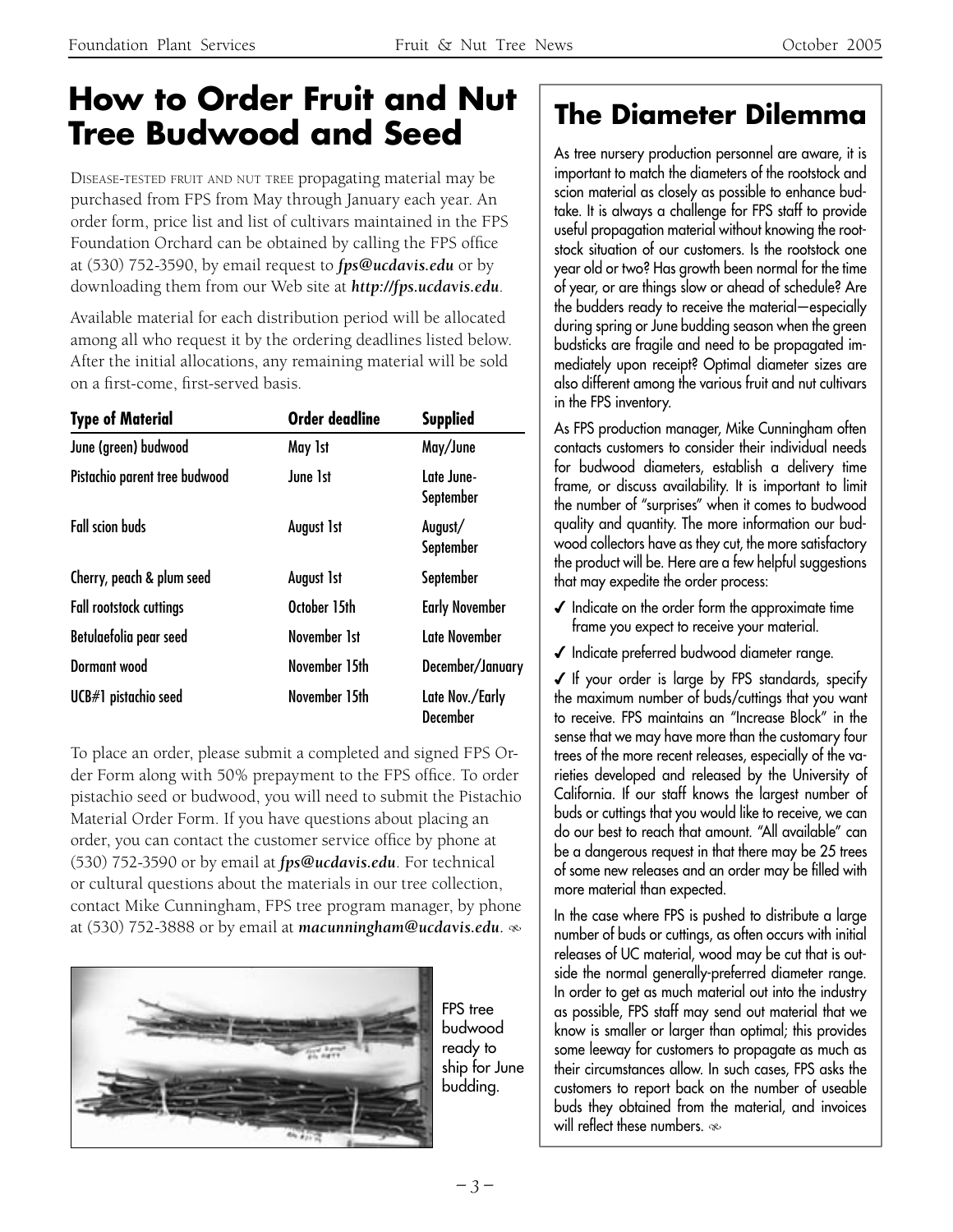### **UCD Almond Selections Under Consideration for Patenting and Release**

*by Tom Gradziel, Department of Plant Sciences, UC Davis*

*Following the release of the 'Nickels' rootstock and 'Winters' almond variety, we anticipate the further release of UCD36-52 (a 'Marcona'-type almond selection) within the next two years. UCD selection 2-19E is also being considered for release to the California industry depending upon results from recently established grower test plots.*

#### **UCD36-52 as a Spanish 'Marcona'-type almond combining high quality, productivity and insect resistance**

Efforts to develop a California-adapted 'Marcona'-type variety have intensified because of the increasing plantings of the 'Marcona' variety in California due to the high quality of its heart-shaped kernel (Figure 1) and the associated higher market price. Despite its high market price, 'Marcona' does not appear to be well adapted to California conditions owing to a generally greater disease susceptibility, vulnerabilities to noninfectious bud failure, and poor kernel/shell crack-out proportions of approximately 30%.

In its principal areas of production in Spain, 'Marcona' flowers approximately 1 week before 'Nonpareil' and so would not be suitable for cross pollination. UCD selection 36-52 combines the desired heart-shaped kernel of 'Marcona' with its high kernel quality (resulting in part from a higher oleic acid content which confers both an agreeable buttery flavor and improved resistance to kernel rancidity). In addition, selection UCD36-52 has a moderately well sealed paper shell (Figure 2) with crackout proportions of approximately 60%. Because it flowers approximately 3-6 days after 'Nonpareil', it would be a suitable pollinizer for the late 'Nonpareil' bloom; and since it possesses moderate levels of self-compatibility, it will allow some self seed set if cross-pollination does not occur.

Selection UCD36-52 also demonstrates good post-harvest resistance to navel orangeworm and Indian meal moth which results in greater yield recovery and, equally important, reduced incidence of aflatoxin contamination which is highly correlated with insect damage to the kernel. Insect resistance in UCD36-52 results in part from a good shell seal but also appears to involve various biochemical components of the kernel. The multiple resistance mechanisms provide a more stable, broad-level resistance, but they are difficult to transfer to new varieties because of the complexity of the genetics involved.

Yield, which is the single most important determinant of variety success, will vary by site in almond production areas of the Sacramento and San Joaquin valleys. A small-scale (12 trees in a solid 4x4 block), 12-year old test plot at Arbuckle, California has shown UCD36-52 to be similar to, but slightly lower in production, when compared with nearby 'Nonpareil' trees. Additional grower blocks have been planted in the Sacramento and

**Figure 1.** The Spanish variety 'Marcona' showing a high quality heartshaped kernel and thick shell.



**Figure 2.** Advanced selection UCD 36-52 combining good 'Marcona' characteristics with pest resistance, high crack-out, good 'Nonpareil' bloom overlap and partial self-compatibility.



San Joaquin valleys and are now coming into production. Because of the very high market value of this 'Marcona' type nut and the subsequent high interest by growers familiar with this marketing niche, we have decided to initiate the paperwork for variety patenting and release for UCD 36-52. While final yield potential—particularly in the San Joaquin Valley—remains unsubstantiated, the generally good productivity of this tree combined with its very high market retail price has led to our decision to release this item at this time as a grower alternative to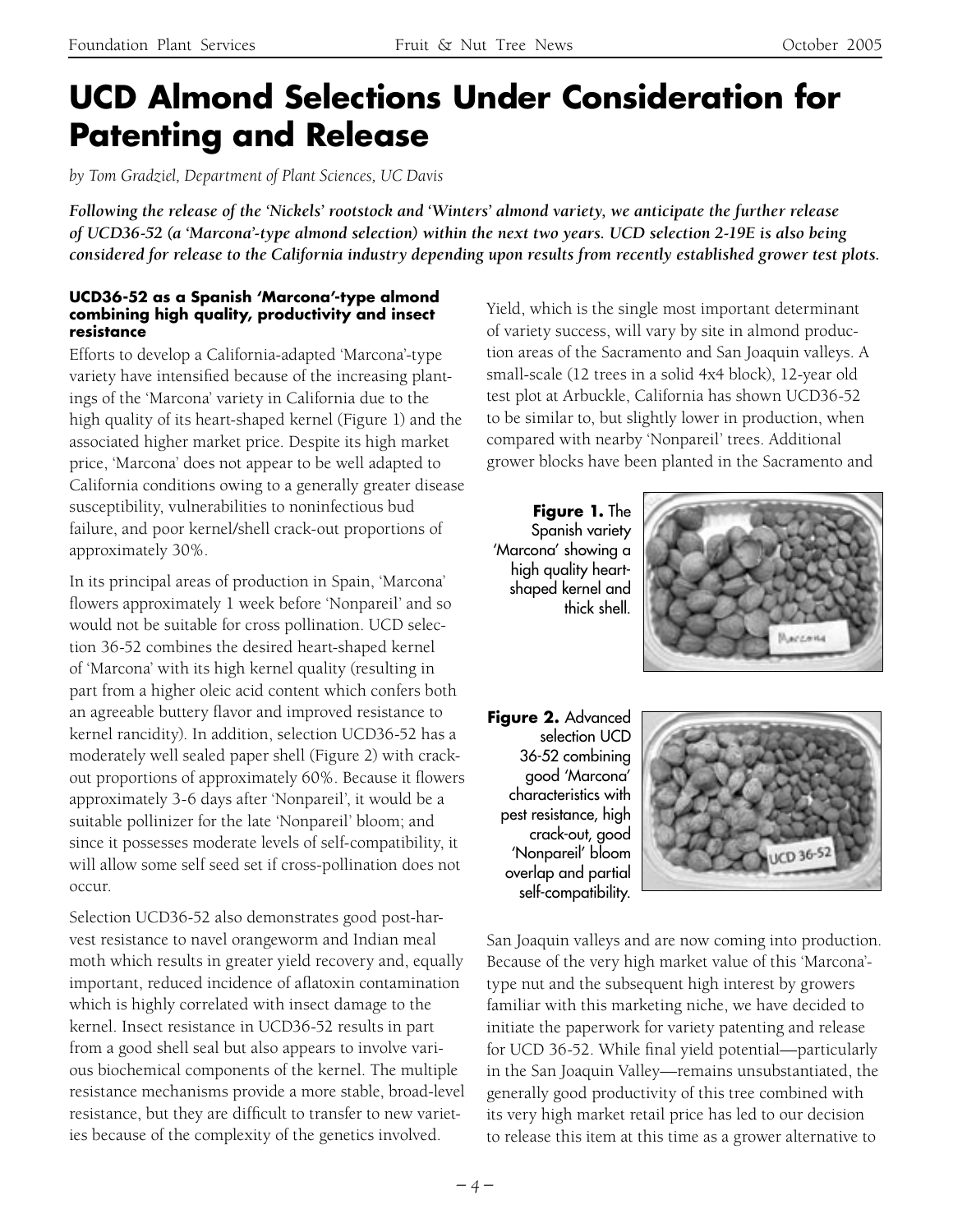the Spanish variety 'Marcona', which our evaluations indicate is less adapted to California conditions.

#### **UCD2-19E, a productive pollinizer for late 'Nonpareil' bloom**

UCD2-19E has been one of the highest producing varieties at the Kern RVT plot with an accumulated (1995-2004) yield of 23,030 pounds per acre. It yielded an exceptionally high crop of 4890 pounds per acre in 2003 (Figure 3). As can be seen in Figure 3, however, UCD2-19E shows a strong alternatebearing habit in which years of high crop yield are followed by low crop years. It is believed that in years of very high crop, insufficient nutrients are available to the already overloaded fruiting spurs to initiate the number of flowers needed to maintain the crop, and in some cases to maintain the very viability of the spur into the next season. An alternate-bearing habit is undesirable for California production, and usually breeding selections showing this behavior would be discarded. However, many Kern County growers have been successful in maximizing year-to-year production in other strongly alternate-bearing varieties such as 'Price,' by closely monitoring current season crop yield and providing increases in both irrigation water and fertilizer nutrients as needed. To evaluate this opportunity to capitalize on its very high cropping potential, and because of its good kernel quality and bloom overlap with later 'Nonpareil' bloom, additional grower plantings have been made in Kern County. Virus-tested foundation plant material is also being provided to interested nurseries under test agreement to facilitate greater grower experimentation with this selection.

#### **CONTROLLER 5**TM **AND CONTROLLER 9**TM **ROOTSTOCKS**

Tired of fighting excessive vegetative growth and tall trees<br>in your peach or nectarine orchards? Consider trying new<br>clonally propagated peach rootstocks released jointly by<br>UC Davis and USDA ARS. 'CONTROLLER 5<sup>TM</sup> and 'C ired of fighting excessive vegetative growth and tall trees in your peach or nectarine orchards? Consider trying new clonally propagated peach rootstocks released jointly by LER 9<sup>TM</sup> rootstocks were released in 2004 and are now available from commercial California fruit tree nurseries.

 'CONTROLLER 5'TM produces trees that are approximately 50– 60% as vigorous as trees grown on standard Nemaguard rootstock and require virtually no summer pruning. The amount of brush removed in the dormant season is less than half that typically removed from trees on standard rootstocks. Although trees on 'CONTROLLER  $5<sup>TM</sup>$  can grow to a height of 12 feet, they can be productively maintained at 8 feet, and orchard yields can be comparable to more vigorous orchards when tree spacing is adjusted appropriately.

'CONTROLLER 9'TM produces trees that can be similar in size to trees on standard Nemaguard rootstock; however, they require very little, if any, summer pruning and substantially less dormant season pruning. Because the canopies of trees on 'CONTROLLER 9<sup>TM</sup> are naturally more open than trees on Nemaguard, maintenance of fruitwood is easier and trees can be equally productive with good fruit size. If growers wish to grow trees that are a couple of feet shorter than standard, this can be done more easily with 'CONTROLLER 9'TM than with standard rootstocks.

Neither 'CONTROLLER 5<sup>™</sup> nor 'CONTROLLER 9<sup>™</sup> has as much rootknot nematode resistance as Nemaguard, but field level problems with rootknot nematodes have never been observed with these rootstocks. Because trees growing on these rootstocks are inherently less vigorous, tree management practices during establishment (the first year in the orchard) are critical, and it is more important to obtain high quality trees from the nursery than with standard rootstocks.

For more information see the April–June issue of California Agriculture or contact Ted DeJong at tmdejong@ucdavis.edu.

|                               |           | 350 |  |  |  |
|-------------------------------|-----------|-----|--|--|--|
|                               |           | 300 |  |  |  |
| <b>Accum. Yield 1996-2004</b> |           |     |  |  |  |
| Price                         | 19610 #/A | 200 |  |  |  |
| Carmel                        | 21805     | 150 |  |  |  |
| Nonpareil                     | 22147     | 100 |  |  |  |
| 2-19E                         | 23030     |     |  |  |  |
| Padre                         | 28330     | 50  |  |  |  |



#### **Figure 3. Plots of annual yields** of UCD selection 2-19E and variety standards at the Kern RVT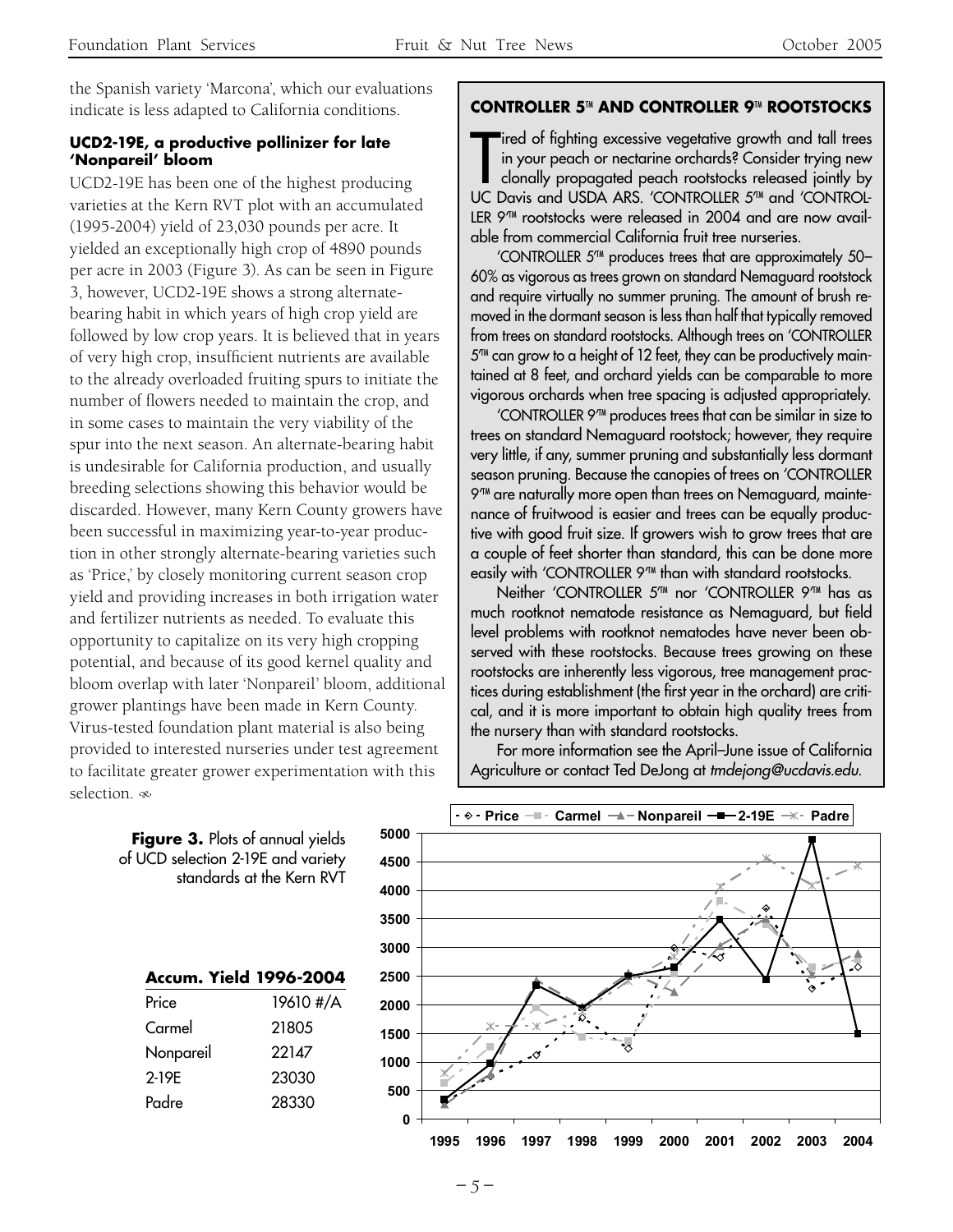### **The UC Release of a New Dried Plum 'MUIR BEAUTY'M**

*by Carolyn DeBuse, Department of Plant Sciences, UC Davis*

THE UC DAVIS DRIED PLUM CULTIVAR DEVELOPMENT PROGRAM has released a new dried plum, 'MUIR BEAUTY,'TM in January 2004. Through traditional horticultural breeding methods, the program has enlarged the germplasm and bred new generations of dried plum/prune (*Prunus domestica*) since its inception in 1985. The program is directed by Dr. Ted DeJong, with Carolyn DeBuse managing the breeding and trials. The research is supported by the California Dried Plum Board. The new dried plum 'MUIR BEAUTY'™ (UC # D6N-72) is an excellent dried plum that ripens earlier than both the UCD variety 'Sutter' and the commonly grown variety 'Improved French.'

'MUIR BEAUTY<sup>'TM</sup> was developed from a controlled pollination of 'Improved French' to 'Tulare Giant' in 1992. It was selected in 1997 from the Davis seedling orchards and propagated in both advanced selection research orchards—Wolfskill and Kearney—the following winter. The fruit of 'MUIR BEAUTY $T^{M}$  matures in early August about 10 to 15 days before the industry standard 'Improved French' when grown at the same location.

The fruit is large, oval in shape, without a neck. The skin is a purplerose color with a grayish medium thick waxy bloom. The fresh fruit flesh

color ranges from a dark gold to a golden-orange. The fresh fruit soluble solids range from 20.0- 24.0 degrees Brix. The dried fruit is large, shiny black in color with larger but fewer wrinkles than 'Improved French.' The dried flesh retains the golden color of the fresh fruit. The pit of 'MUIR BEAUTY' TM is medium size and varies from semi-free to freestone. Limited pitting tests have resulted in easy pit removal. In taste tests, 'MUIR BEAUTY<sup>™</sup> is described as having a thick, meaty dried fruit texture with a pleasant well-balanced fruity flavor.

The tree characteristics of 'MUIR BEAUTY' TM are similar to both 'Improved French' and 'Sutter.' The tree is a vigorous grower with an upright form, and is a very productive regular bearer. 'MUIR BEAUTY<sup>™</sup> has been grown successfully on plum rootstocks 'Marianna' and 'Myrobalan.' The leaves are moderately large in size, deep green in color and relatively shiny.

The tree is more precocious than 'Improved French,' flowering and fruiting at an early age. Fruit is borne on one-year-old shoots and older spurs. Full bloom is 7-10 days before 'Improved French.' 'MUIR BEAUTY' TM bloom overlaps with the bloom of 'Tulare Giant' very well. 'MUIR BEAUTY' TM is self-pollinating and is able to set a heavy crop without additional pollination. The fruit hangs well on the tree with no more than normal pre-harvest drop. A small mechanical tree-shaking trial removed all the fruit from the tree with no damage to fruiting spurs or tree structure.





**Above–** 'MUIR BEAUTY' TM fruit on the branch.

**Left–** Full view of 'MUIR BEAUTY′™ fruit and branches.

**Below–** Exterior and cross-section views of 'MUIR BEAUTY<sup>'™</sup> fruit.

*photos courtesy of Carolyn DeBuse*

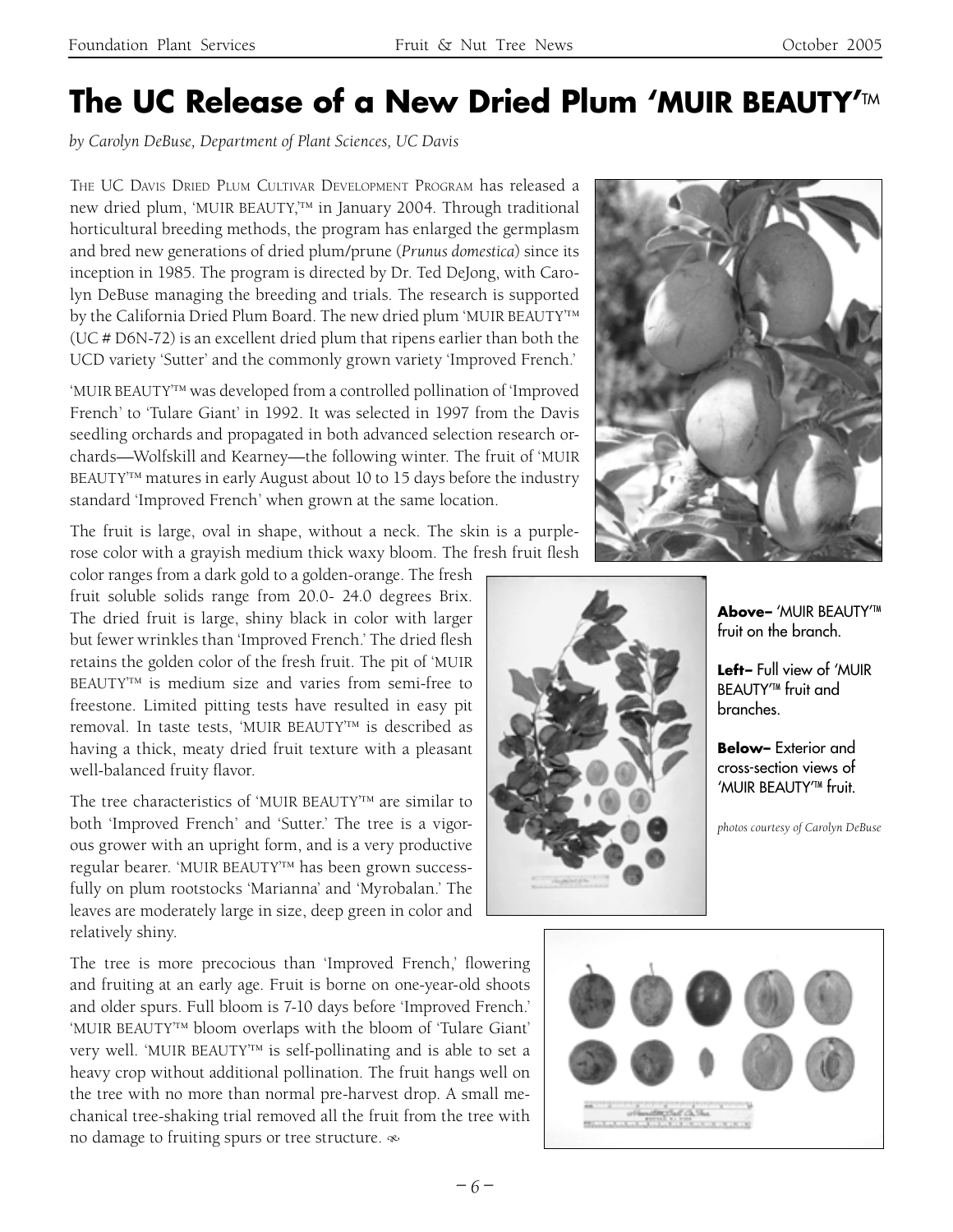# **Fruit and Nut Tree Sales & Distribution Update**

*by Cheryl Covert, FPS Distribution Manager*

ANNUAL BUDWOOD SALES have been modest in the last couple of years, ratcheting down from average annual unit totals (buds and cuttings) in the hundred thousands in the late 90's and early 2000's, to totals of 86,547 units

in fiscal year 2002-03 and 27,253 units in 2003-04. Distribution of almond material was down significantly in 2003-04 from the previous year, going from a little over 35,000 units to a little under 3,000 units in 2003-04. Distribution of peach/nectarine material was down by half in 2003-04 from the previous year, and total plum/prune units were a third of what they were in 2002-03.



In the same time period, combined distribution of cherry and plum seed tripled from 146 to 483 pounds, and cleaned *Betulaefolia* pear seed doubled from 91 to 186 ounces. Peach seed production remained steady at around 190,000 seeds both years. Demand for certified seed from FPS remains high, and we continue to sell out of all available cherry, peach and plum seed each year. New seed trees have been planted to begin replacing old trees whose production is beginning to decline, which we expect will also help to meet the strong demand for seed. In spite of annual fluctuations in plant material sales, the FPS fruit and nut tree program continues to function from year to year on an even financial footing thanks to the industry's commitment to supporting the program in the form of funding from the Fruit Tree, Nut Tree, and Grapevine Improvement Advisory Board (IAB) assessment.

Over the last two years, FPS has coordinated the release (and in some cases a pre-release distribution) of nine new UC fruit and nut tree cultivars developed by pomology breeders in the UC Davis Department of Plant Sciences. These include: 'MUIR BEAUTY'<sup>IM</sup> (D6N-72)

dried plum, released in January 2004; 'CONTROLLER 5'™(K146-43) and 'CONTROLLER 9'™ (P30-135) peachplum hybrid rootstocks, also released in January 2004; and 'RANDY,'™ 'GOLDEN HILLS'™ and 'LOST HILLS'™ pistachios, released in July 2005. FPS wrote and distributed release notices, coordinated with UCD Technology Transfer Services staff regarding completion of licensing by nurseries, determined allocations of material in short supply, and distributed allocated material to licensed nurseries. Anyone interested in licensing for these new cultivars should contact Clint Neagley at UCD Technology Transfer Services by phone at (530) 757-3471 or by email at *chneagley@ucdavis.edu.* Descriptions of the new cultivars can be found in this and prior editions of *FPS Fruit & Nut Tree News* or requested by contacting the FPS customer service desk at (530) 752-3590.

## **Pistachio Update**

*By Cheryl Covert, FPS Distribution Manager*

### **UC Releases Three New Pistachio Varieties**

In July of 2005, the university released under license agreement three new UC pistachio varieties developed by pomology breeders in the UC Davis Department of Plant Sciences. Though these varieties are not part of the FPS collection, FPS was asked to coordinate the initial budwood release and collect and distribute budwood at the field trial site in Kern County. The university has licensed a number of nurseries and growers to propagate these varieties for both self-use and sale to others. Licensing information can be obtained by contacting Clint Neagley at UC Davis Technology Transfer Services by phone at (530) 757-3471 or by email at *chneagley@ucdavis.edu.* Brief descriptions of the three new varieties follow. Please note that descriptions and features noted below are based on limited field testing, and performance may vary among locations and among management practices.

**'RANDY<sup>™</sup> male pistachio**—an early flowering male pistachio that may be used as a pollinizer for 'GOLDEN HILLS'™ and 'LOST HILLS'™. It has flowering synchrony with 'GOLDEN HILLS'™ and 'LOST HILLS'™ and may be used to cover the earlier part of the 'Kerman' flowering period during seasons of low chill in which 'Kerman' flowering is extended. 'RANDY,'™ was selected for high *continued on page 9*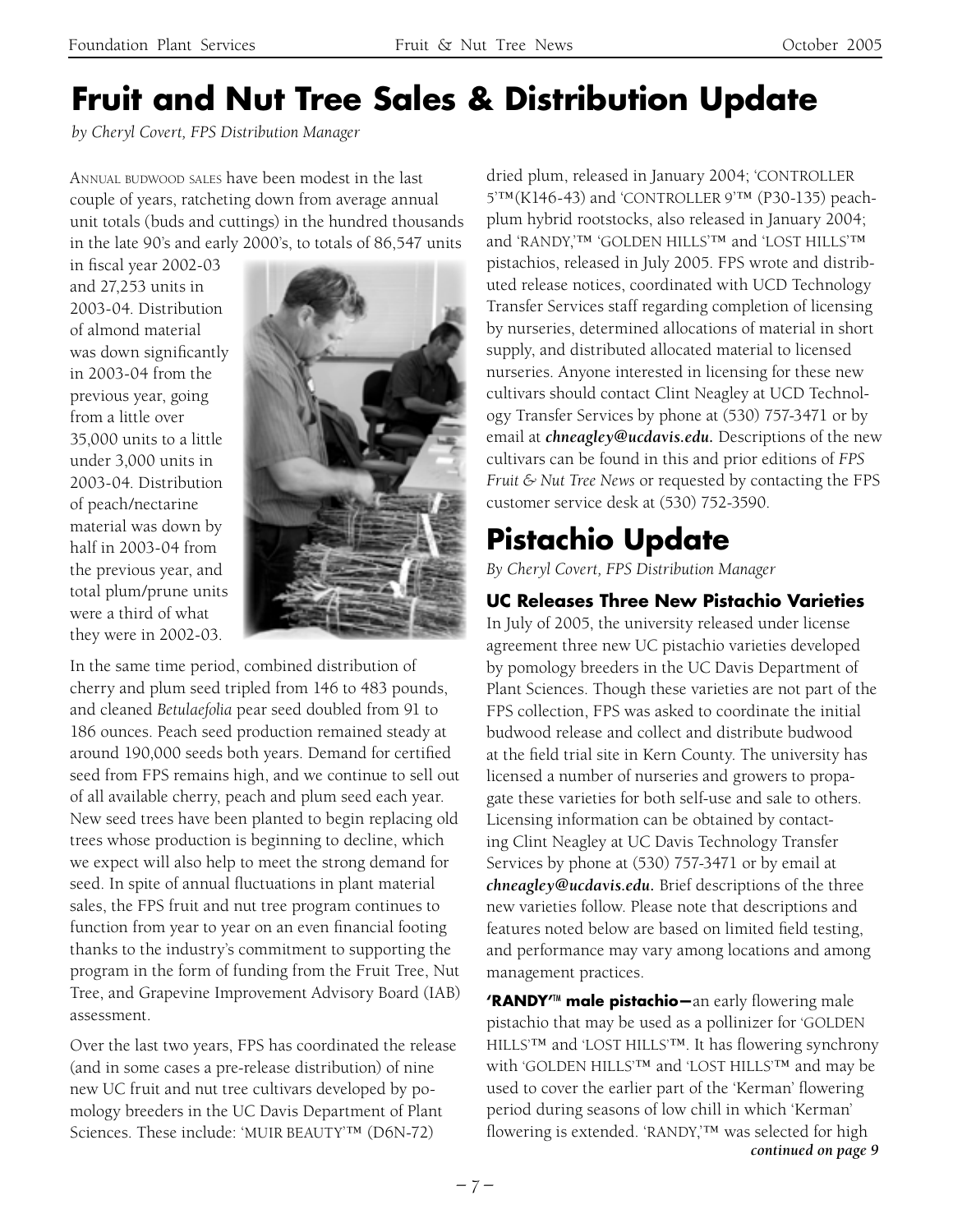# **UCB#1 Pistachio Rootstock Trials**

*by Louise Ferguson, Extension Pomologist, Department of Plant Sciences, UC Davis*

THE PISTACHIO ROOTSTOCK known as UCB#1 was named for the University of California at Berkeley Department of Plant Pathology by its inventor, Dr. Lee Ashworth. It is a hybrid of *Pistacia atlantica* pollinated by *P. integerrima*. The accompanying map and tables summarize UCB#1's characteristics relative to the other commercial rootstocks. In 1989, four 400-tree trials were planted to test UCB#1 against each of its parents, *P. integerrima* (known commercially as Pioneer Gold I or PGI) and *P. atlantica*, and another *atlantica* x *integerrima* hybrid, Pioneer Gold II (PGII). All plots had 100 replications of each rootstock. All data was taken on budded (cold tolerance) or producing trees. Yield was monitored through 2000. Salinity tolerance was monitored through 2002 and *Verticillium* tolerance through 2003. A freeze in December 1990 provided young tree cold tolerance data.

#### **Rootstock Frost Tolerance**

In the December 1990 freeze, young trees on *atlantica* rootstocks withstood the freeze best, followed by trees on UCB#1, PGII and PGI. While trees on all rootstocks suffered some frost damage, only trees on PGI rootstocks died.

#### **Effect of Rootstock on Yield**

Averaged over three trials, trees on UCB#1 rootstocks produced 15% higher yields than trees on PGII rootstocks, 16% more than trees on PGI rootstocks, and 40% more than trees on *atlantica* rootstocks. This covered only four good bearing years, 1997—2000. It is entirely possible that the mature trees on the *integerrima* parentage rootstocks, UCB#1, PGI and PGII, pruned to an equivalent canopy, could produce equally well.

### **Effect of Rootstock on Alternate Bearing**

Trees on all four rootstocks had an average alternate bearing index of 0.67, even though there were significant differences in average yield. This confirms rootstock has little effect on alternate bearing, and that breeding to decrease alternate bearing should be done in scion breeding programs.

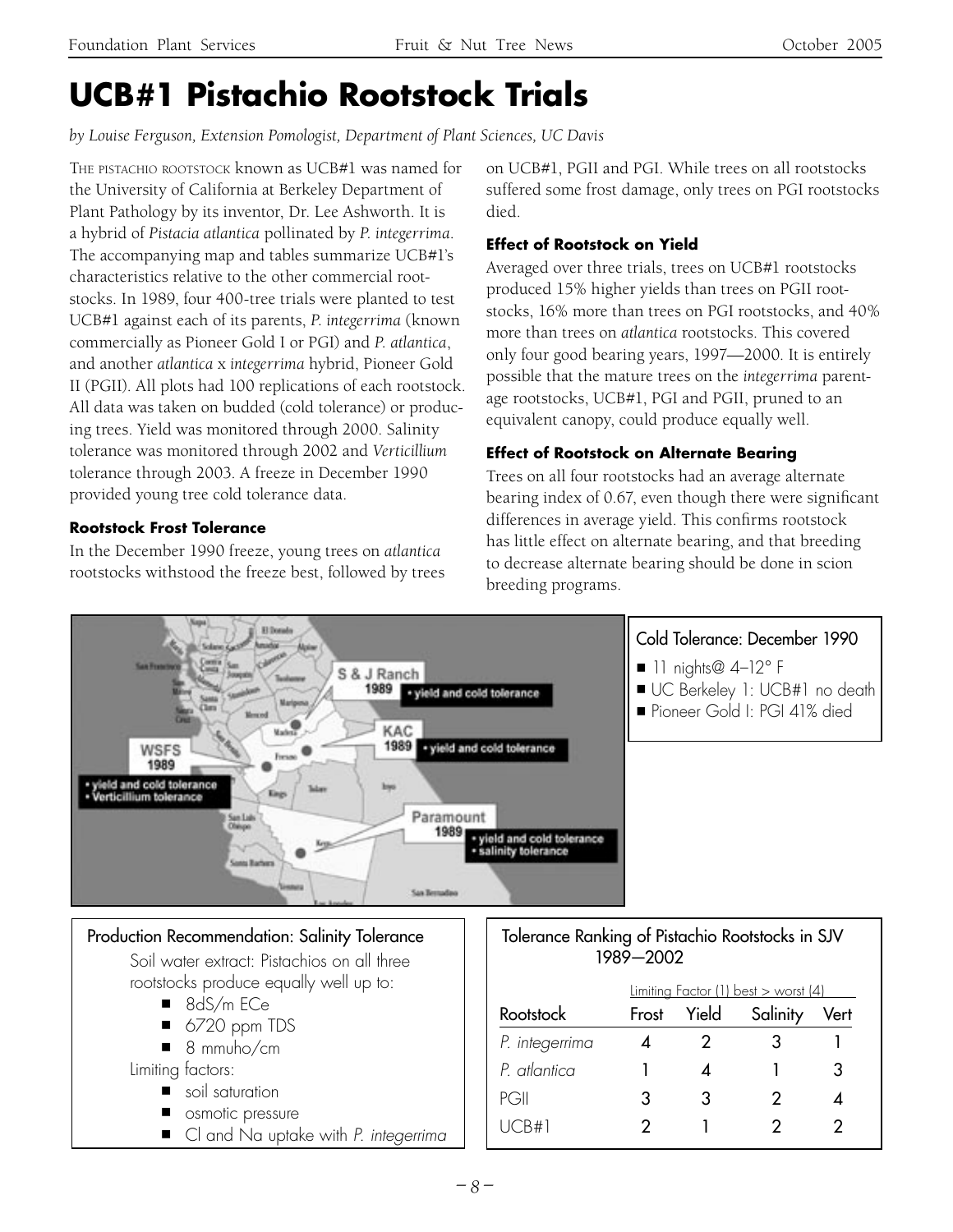Trees on PGI and UCB#1 rootstocks suffered no mortality in a field heavily infested with the soil-borne fungus *Verticillium*. However, trees on PGI rootstocks were heavily infested with the fungus. Trees on UCB#1 rootstocks were far less infected with the fungus but, when infected, appeared less vigorous. For this reason PGI rootstock is ranked higher in *Verticillium* tolerance than the UCB#1 rootstock. However, in the trial, even with a percentage of less vigorous trees, trees on UCB#1 rootstocks still produced higher yields than trees on PGI rootstocks. Trees on *atlantica* rootstocks suffered less mortality and obvious infection than trees on PGII rootstocks. Previously, *atlantica* rootstock was the standard for susceptibility to *Verticillium*.

#### **Rootstock Salinity Tolerance**

The salinity tolerance of the four pistachio rootstocks in this trial was tested two ways. A greenhouse trial subjected two-year-old budded rootstocks to salinities up to 12 dS/m in a sand tank where the roots could not escape the salinity and soil saturation could be avoided. The major parameter tested was growth. The second trial subjected established five-year-old budded trees to irrigation water salinities up 12 dS/m for seven sequential seasons. In this trial, soil saturation could not be avoided and the roots had the ability to escape the treatment area and obtain fresh water. The major parameter tested was yield.

The salinity tolerance results in the summarizing table are based primarily on the greenhouse trial, as the ability to control experimental conditions was greater. In this trial, trees on *atlantica* rootstocks demonstrated the best tolerance, followed by trees on UCB#1 and PGI. PGII was not in this greenhouse trial. In this trial, trees on PGI transported significantly more sodium and chloride to the scion versus trees on UCB#1, which sequestered these ions in the rootstock.

In the field trial, the major parameter tested was the decrease in scion yield under the highest salinity irrigation level, 12 dS/m, versus the control treatment. Soil water extract salinities averaged as high as 16 dS/m in this treatment. *Atlantica*, PGI and PGII rootstocks suffered less of a loss in yield: 10%, 15%, and 15% respectively versus the 35% decrease in yield of trees on UCB#1 rootstocks.

In both trials trees on all four rootstocks tolerated a soil water extract salinity of 8 dS/m.

#### **Rootstock Verticillium Tolerance** *Pistachio Update...continued from page 7*

pollen viability, pollen durability, and a high level of pollen production (based on visual evaluation). 'RANDY'™ flowers 1 to 3 weeks earlier than 'Peters,' the standard pollinizer for 'Kerman.'

**'GOLDEN HILLS'**TM **female pistachio—**a female pistachio cultivar with improved performance characteristics compared to the standard female cultivar 'Kerman.' 'GOLDEN HILLS'™ produces a greater yield and higher percentage of split, edible nuts than 'Kerman' while maintaining a similar low percentage of loose shells and kernels. Harvest date is 2 to 4 weeks earlier than 'Kerman,' permitting growers to extend their harvest period and better utilize harvesting equipment and personnel. Earlier harvest may reduce disease in the northern production areas of California by permitting an earlier harvest before fall rains, as well as reducing navel orangeworm infestations

**'LOST HILLS'**TM **female pistachio—**a female pistachio cultivar that is being released as a potential replacement for 'Kerman', the industry standard female cultivar. 'LOST HILLS'™ produced substantially higher percentages of split, edible nuts than 'Kerman' in 2003 when split percentages for 'Kerman' were very low. Nut size for 'LOST HILLS'™ is larger than for 'Kerman.' Harvest date is 2 to 4 weeks earlier than 'Kerman,' permitting growers to extend their harvest period and better utilize harvesting equipment and personnel. Earlier harvest may reduce disease in the northern production areas of California by permitting an earlier harvest before fall rains, as well as reducing navel orangeworm infestations.

#### **UCB#1 Pistachio Rootstock Seed Production and Distribution**

As the UCB#1 parent trees at FPS continue to mature and additional female trees have been incorporated into our enclosed pollination structure, production of UCB#1 seed has continued to rise. Since our initial tiny seed crop in 2002, the annual amount of FPS-produced seed rose to 250,500 seeds in 2003 and 509,000 seeds in 2004. Along with the smaller amounts of seed harvested from the original Kearney Agricultural Center tree, a total of 297,000 seeds were distributed in 2003 and 521,822 seeds in 2004. As we make steady progress in increasing our production, demand continues to be strong for UCB#1 seed, and we continue to sell out all available seed each year. Requests for seed from the 2005 UCB#1 crop should be submitted to the FPS office no later than November 15, 2005 for the fall 2005 allocation.  $\infty$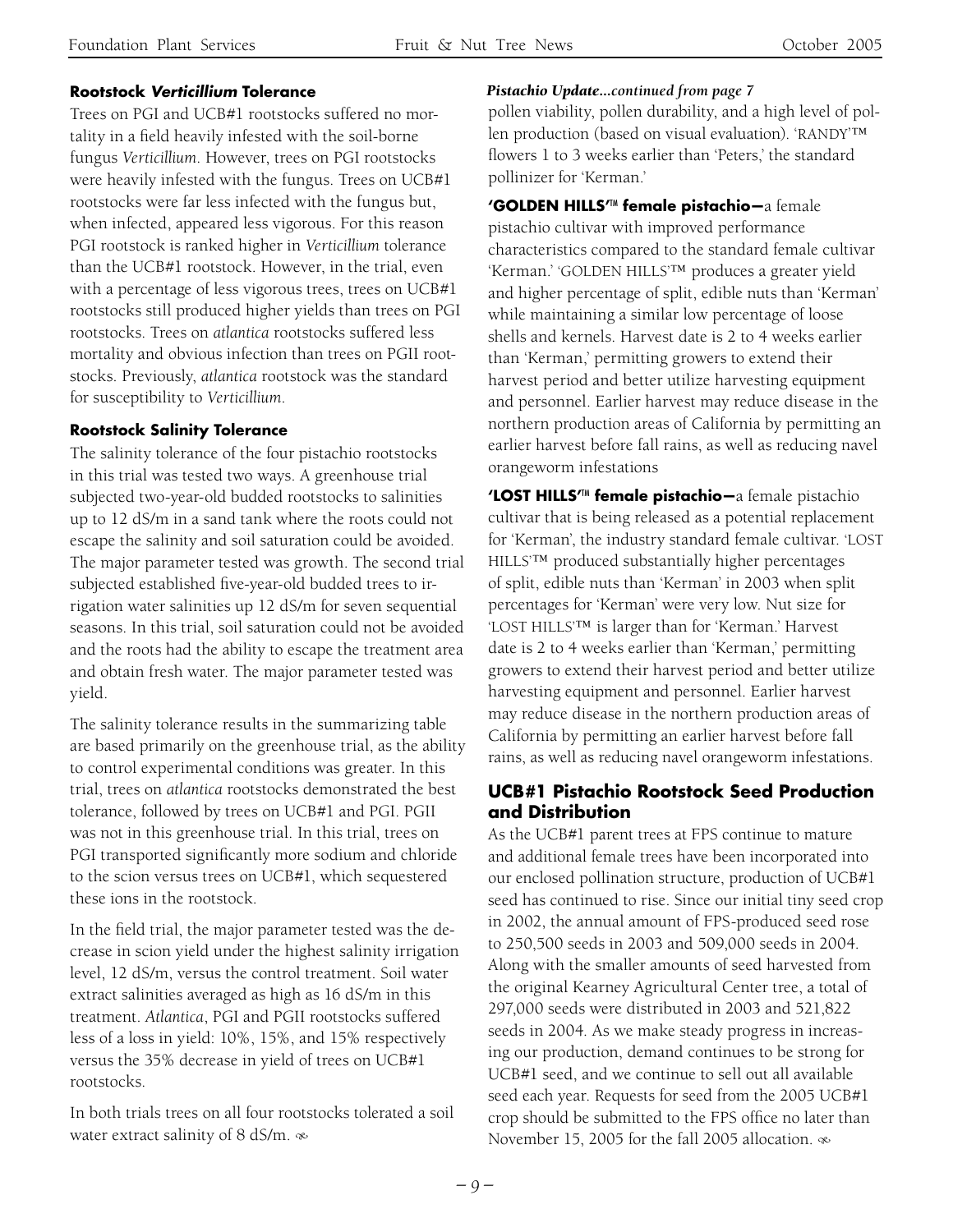# **Progress in DNA Identification of Prunus**

*by Bev Ferguson, Media Coordinator, Foundation Plant Services, UC Davis*

LOCATED ACROSS THE ROAD from each other on the west side of the UC Davis campus, Foundation Plant Services (FPS) and the USDA-ARS National Clonal Germplasm Repository (NCGR) share some common interests and goals. One of these shared interests is in the characterization of *Prunus* cultivars using DNA "fingerprinting" techniques. The ability to compare plant material at multiple, specific DNA markers is tremendously useful to both organizations.

To Dr. Ed Stover, curator of NCGR, DNA marker analysis is an important tool in understanding the genetic variabil-

ity of the collection - information that is helpful in determining where to search for new materials to add to the collection. DNA marker analysis may also be used to verify the identity of plant accessions maintained at the NCGR. *Prunus* species, including the cultivated crops almonds, apricots, cherries, peaches/nectarines and plums, as well as related wild species, comprise the second largest number of NCGR accessions.

Dr. Malli Aradhya, an NCGR geneticist, has been testing DNA

markers (specific fragments of DNA) for their value in characterizing the wild and cultivated *Prunus*. His primary goal is to elucidate the genetic diversity and genetic structure of the accessions in the NCGR collection, answering questions of how closely related each species is to the others. This knowledge is of value to plant breeders and will enhance the usefulness of the collection. In collaboration with Jerry Dangl, manager of the FPS Plant Identification Lab, he is also working toward selecting a set of markers that will be able to uniquely characterize ("DNA fingerprint") all cultivars from the five *Prunus*  crops.

Worldwide, there has been a tremendous amount of work done to map *Prunus* DNA, especially in peaches due to their smaller genome. After scrutinizing volumes



Dr. Malli Aradhya

of scientific research and considering a large number of microsatellite markers, Dr. Aradhya selected 27 markers most likely to meet his requirements. This selection was made, in part, by looking at peach as a standard due to its low genetic variability; if a marker shows a large amount of polymorphism (variation in size or forms) it is more likely to be variable across the genus *Prunus*.

The selected 27 markers were then screened against a panel of 26 *Prunus* species, including all major and minor crops (plum, peach, almond, apricot, sweet and sour cherries). The results enabled Dr. Aradhya to

> select a set of 16 markers that worked well across the wide range of accessions tested. This set of 16 markers includes both discriminating (highly variable) and non-discriminating markers, since both types are useful for determining the genetic diversity across the wide genus. The final set of 16 markers are being used to profile two sets of genetic material—the first a diverse set of apricots and related wild species—and a second set comprised of plums and their related

wild species. These screenings will be done multiple times to ensure consistent results.

In the coming years, a much larger number of microsatellite markers will be screened to identify a set of highly discriminatory markers that should distinguish the major *Prunus* cultivars grown in California and elsewhere. When final results are available, the set of markers will be further refined, focusing on only the most highly variable of the markers. The goal will be to identify markers that can uniquely fingerprint cultivars of the *Prunus* crops; a goal of great interest to FPS. FPS currently uses DNA fingerprinting technology for its grape and strawberry programs and looks forward to bringing this technology to the *Prunus* crops in the future.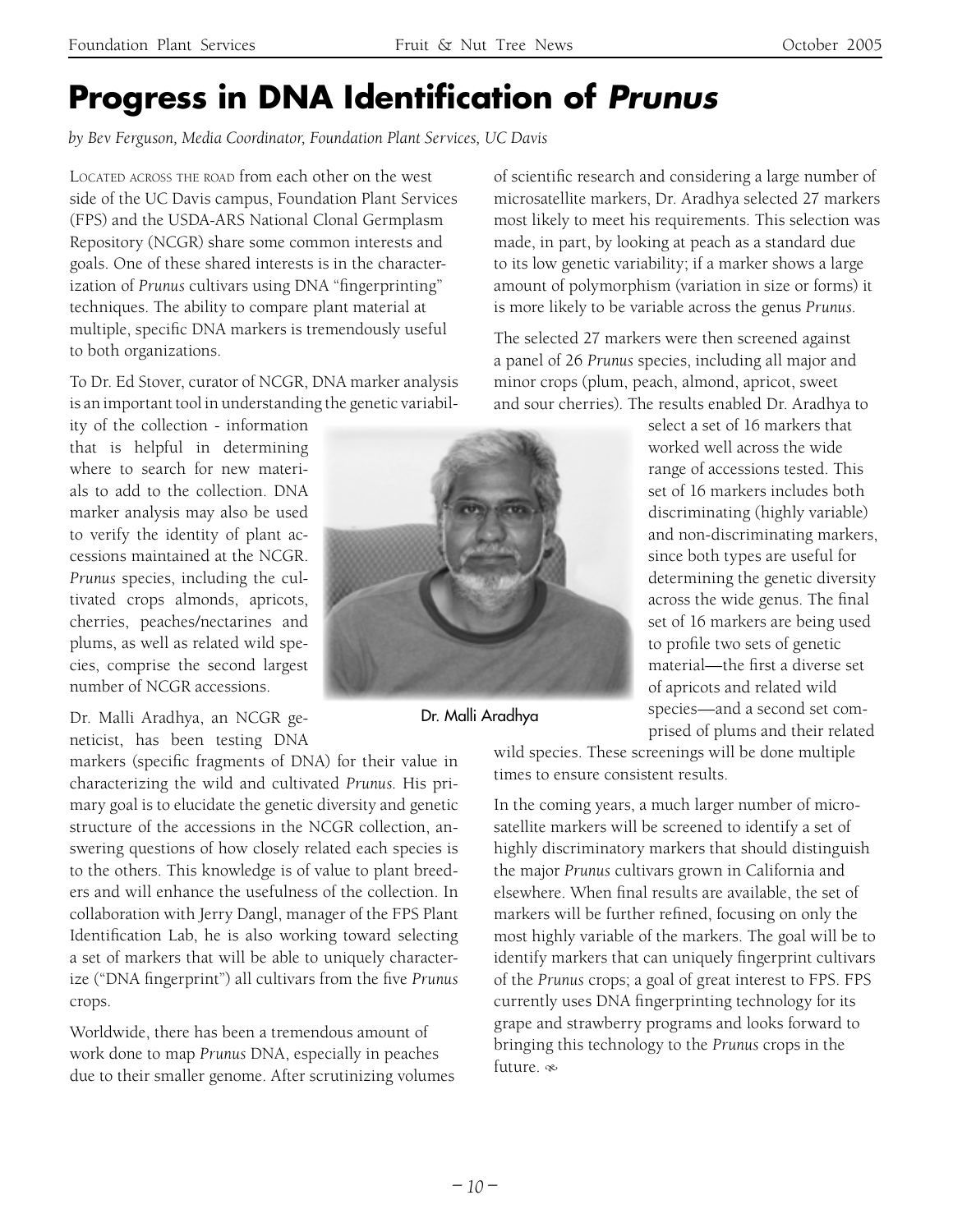## **The FPS Foundation Orchard**

*by Mike Cunningham, FPS Fruit and Nut Tree Program Manager*

ALL FRUIT AND NUT TREES planted at Foundation Plant Services must qualify for the California Registration and Certification Program before being planted in the FPS Foundation Orchard. This Foundation status budwood is then used to establish Registered Increase Block trees at private production nurseries throughout California. Registered Increase block source trees are used by the nursery to produce certified nursery trees for sale to the growers. Source documentation, in the form of certification tags, follows the propagation material and is used as proof of the source and testing protocols.

At FPS the foundation trees are either produced from disease indexed sources at the National Research Support Project #5 (NRSP5), or from budwood that is provided by other sources and disease tested at FPS. The testing program at NRSP5 qualifies the material that originates from there to be planted directly into the FPS Foundation Orchard. Cultivars that are from other sources, primarily UC plant breeding programs, are tested initially by ELISA and then on the Shirofugen Cherry bioassay. Upon successful completion of these two tests, the new cultivars are further budded to a panel of indicator trees consisting of six other *Prunus* varieties. A negative reading for this field index qualifies the candidate trees for the foundation planting at FPS.

The FPS Foundation Orchard is planted on a relatively isolated site on the UC Davis campus, as far from untested *Prunus* trees as possible. The current site meets the one-half mile geographical isolation from commercial plantings required by the CDFA R&C Program. The FPS Foundation Orchard undergoes an annual indexing rotation whereby two-thirds of the trees in the orchard are tested for *Prunus* Necrotic Ringspot Virus, Prune Dwarf Virus, and Apple Mosaic Virus by ELISA in the FPS laboratory. The other third is indexed using Shirofugen Cherry. In addition to this testing, a visual in-

spection is performed each spring and fall. State, county, and university personnel walk each row of trees looking for symptoms associated with virus or fungal problems. Trees with observable symptoms are either retested, if the symptoms are inconclusive, or removed from the orchard.

The final step in qualifying a tree for the California Registration and Certification Program is identification for trueness to variety. Experts with knowledge of the leaf and fruit characteristics expected for each cultivar are asked to look at the trees during budbreak, at flowering, and at fruit ripening times to be sure that the individual trees are good representatives of the variety. FPS is in the early stages of using DNA fingerprinting as a more definitive method of trueness to variety verification  $\infty$ 



Dr. Jerry Uyemoto, USDA Plant Pathologist (far left) discusses tree health during a recent inspection of the FPS Foundation Orchard. Clockwise from Dr. Uyemoto are: Susan McCarthy, CDFA Associate Agricultural Biologist; Sean Dayyani, CDFA Associate Agricultural Biologist; Dr. Adib Rowhani, FPS Plant Pathologist; Mike Cunningham, FPS Production Manager; and Patrick Thalken, CDFA Senior Agricultural Biologist.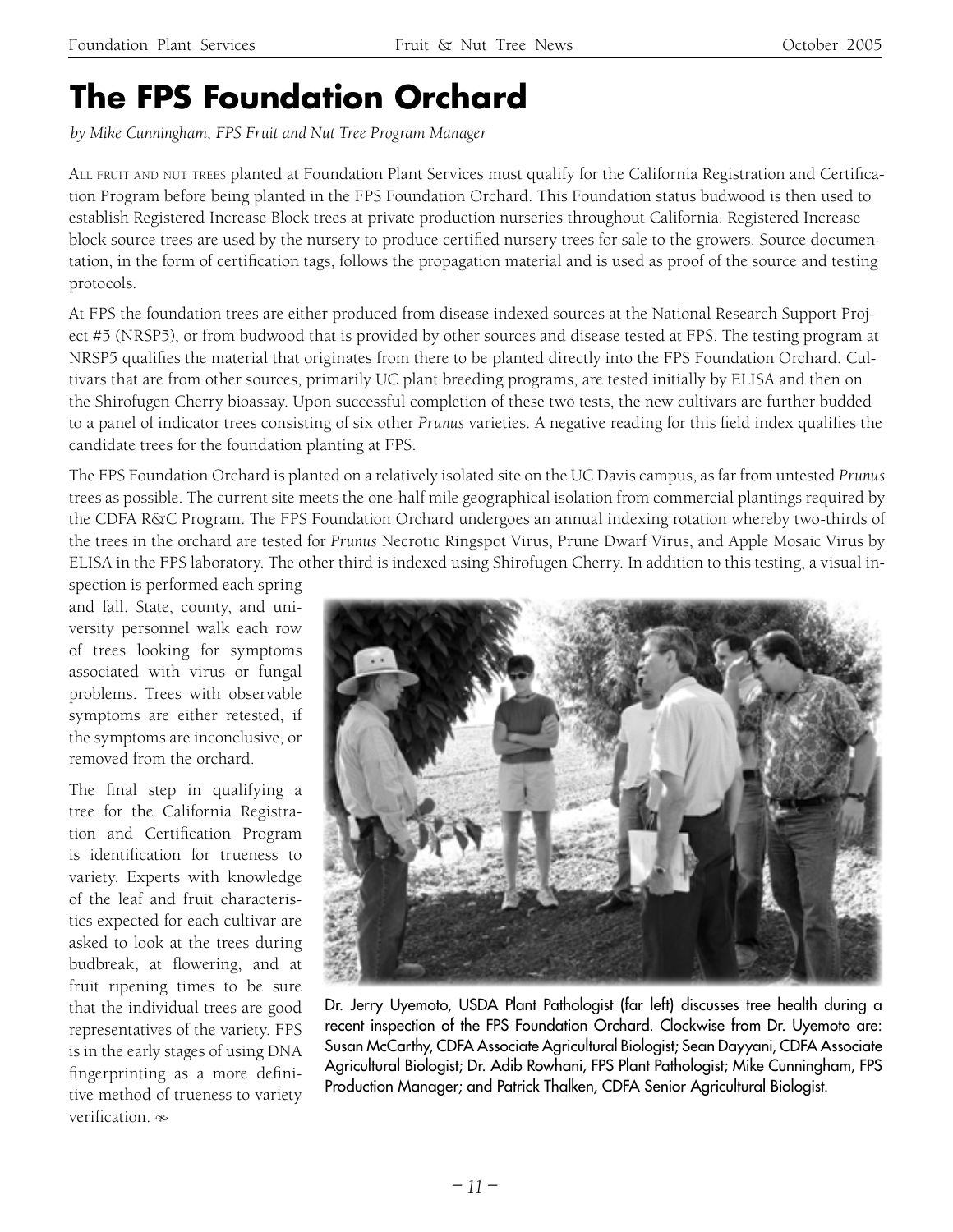# **Q-37 Revision Underway**

*by Robert Woolley, Owner and General Manager of Production, Dave Wilson Nursery*

USDA'S ANIMAL AND PLANT HEALTH INSPECTION SERVICE (APHIS) has initiated a revision of Quarantine 37, the federal statute that governs the importation of certain propagative plant materials into the United States. On December 10, 2004, APHIS promulgated an Advanced Notice of Proposed Rulemaking (ANPR) under Docket No. 03-069-1 in the Federal Register prompting comments by the California Department of Food and Agriculture, the California Association of Nurseries and Garden Centers and, jointly, the Society of American Florists and the American Nursery and Landscape Association.

As a followup to the ANPR, APHIS conducted a workshop in May, 2005 to evaluate criteria to be used in conjunction with the proposed new plant import category "Plant Taxa Excluded Pending Pest Risk Analysis." Although narrow in scope, the workshop addressed what may become a very important category for the regulation of plant materials. Under international agreements entered into by the United States, such as the International Plant Protection Convention, the World Trade Organization's Agreement on the Application of Sanitary and Phytosanitary Measures and the North American

Free Trade Agreement, countries are prohibited from excluding plant materials without proper justification.

Plant material must be infected with a pest of potential economic importance to the area endangered thereby and not yet present there, or present but not widely distributed and being "officially controlled" to justify quarantine controls. Although certification programs that reduce the amount of planting stock infected with many economically important pests such as grapevine leafroll, fanleaf and corky bark exist in the USA, these programs are voluntary and so do not constitute "official control" according to the international agreements. The existing US Federal quarantine regulations that prohibit the release of foreign propagation stock infected with uncontrolled endemic pests do not, therefore, comply with the international agreements and could be called unfair trade practices.

It may be acceptable to exclude plant materials for a period of time, however, until a pest risk analysis is completed. The workshop did not yield a consensus of opinion, and technical issues were raised about the legality (under trade treaties) of some of the measures that were proposed.  $\infty$ 

# **Proposal for a National Clean Plant Network**

*by Robert Woolley, Owner and General Manager of Production, Dave Wilson Nursery*

CREATION OF A NATIONAL CLEAN PLANT NETWORK (NCPN) to provide ongoing federal support for clean plant services has been proposed to the Cooperative State Research, Education and Extension Service (CSREES), USDA by the nurseries and growers who are served by clean plant programs for horticultural crops.

Current programs such as FPS and the National Regional Support Project (NRSP5), Washington State University, Prosser, will serve as the foundation for the network. New regional facilities are proposed to serve the Midwest, South and Northeast. Ongoing federal support is needed because the existing programs are not able to address nationwide clean stock needs, the FPS grape program has been running at a loss since the planting boom of the 1990s, and funding of the NRSP-5 is scheduled to be dramatically reduced in the near future. NRSP-5 has been supported by funds earmarked for

research, but now, clean plant programs are considered to be service activities that should not receive research monies.

Efforts are underway to obtain federal funding for CSREES to use to support the clean stock effort. We hope that the existing and new Clean Plant Network programs will be maintained and improved with these funds. Supporters of this effort have developed the following commentary:

### **Benefits of clean plant programs**

Healthy planting stock is key to the cost-effective production of horticultural crops such as fruit trees, nut trees, and grapevines because healthy planting stock is easier to propagate, requires fewer chemical inputs, produces higher crop yields and better crop quality than common planting stock. Healthy planting stock is necessary for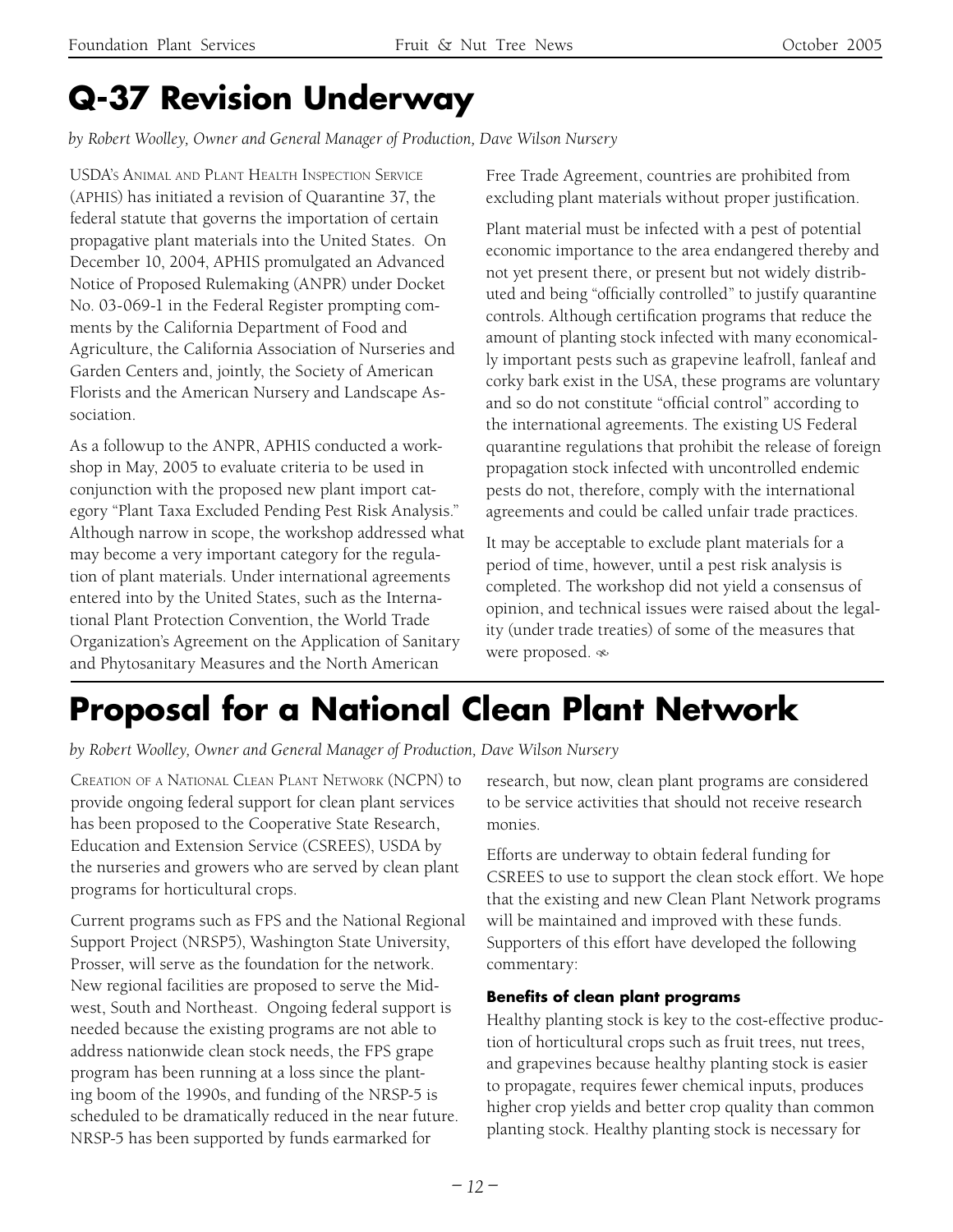U.S. agriculture to remain internationally competitive and economically viable. The most efficient approach to producing healthy planting stock is through programs which screen valuable plant selections for viruses and other diseases which can be spread by contaminated plant stock. In addition, quarantine services provided by clean stock programs reduce the chance of introduction of exotic pests that can be difficult and costly to control.

#### **Background**

Clean planting stock programs use disease detection, pathogen elimination techniques, and isolation strategies to produce, maintain, and propagate healthy planting stock. The technology used to create healthy planting stock is becoming faster, more accurate, and more expensive. U.S. programs must use state-of-theart technology to stay competitive in the global market. It takes many years to establish healthy live plant collections that are the core of clean stock programs. Program continuity is critical because these collections must be continually protected from infection, monitored for disease, farmed, and documented. It could take decades of work to recover from disruptions in funding for a single year because of the risk to these collections.

#### **Solution**

Create a National Clean Plant Network (NCPN). Develop sustained national funding for clean planting stock programs for key horticultural crops. Provide funding to established centers that have the expertise, facilities, and climate necessary to efficiently produce, maintain, and distribute healthy planting stock for fruit trees, nut trees, and grapevines. Form an advisory committee that includes industry representatives and researchers from throughout the country to communicate priorities to the NCPN.

#### **Impact**

The NCPN will increase the availability of quality plants for planting for grapevine, fruit tree, and nut tree growers. Access to new varieties, rootstocks, and clones from both domestic and international producers will be improved. The risks associated with the introduction of exotic pests will be reduced. The productivity and competitiveness of these valuable specialty crops will be enhanced. Healthy planting stock helps assure the security of the country's food supply and maintain a supply of high quality, low cost products for consumers.  $\infty$ 

# **CDFA Update**

2005 is shaping up to be a busy year at the California Department of Food and Agriculture (CDFA). With several people hired or reassigned, the team has been reorganized as it faces the challenges of managing the nursery programs and a planned revision of the Fruit Tree and Grape Registration and Certification (R&C) Program regulations.

William Sandige, formerly the program supervisor of border stations, has been appointed branch chief of the Pest Exclusion Branch, which includes the interior and exterior quarantine programs and the nursery, seed and cotton programs.

In July 2004, David Godfrey became the program supervisor for the Nursery, Seed and Cotton Program. He replaced Umesh Kodira, who was promoted to chief of the Plant Pest Diagnostics Branch. Mr. Godfrey has in-depth experience with the nursery program, having managed the R&C Program from 1986 to 1993. He managed the seed services until his new appointment.

Patrick Thalken has been assigned oversight of the nursery regulatory operations and provides backup to the R&C Program. With the retirement of Donna Cunningham, Susan McCarthy has taken the reins of the R&C Program as well as the nematode control program. Sean Dayyani continues in his role as assistant for the R&C Program.

Mandy Chin, an information system technician, is handling updating the databases for the nursery licensing and seed licensing. Charlotte Vermeulen, the staff service analyst, will manage the Fruit Tree, Nut Tree and Grapevine Improvement Advisory Board (IAB). She has become a familiar face at IAB meetings and at inspections of the grapevines and fruit and nut trees. Linda Taylor, Nicole Gambrell and Alicia Munoz provide office support to the nursery program.

Last year, the IAB voted to establish an ad hoc subcommittee to make recommendations for revising the CDFA regulations for grapevine and deciduous fruit and nut tree registration and certification. The regulations were put into effect in 1984, and need updating to bring them in line with the newer technologies and knowledge about diseases. Mr. Godfrey plans to work with Robert Woolley, IAB chairman, to recruit volunteers for the subcommittee. An initial meeting has been set for October 12, 2005.

Contact information for the CDFA nursery staff can be obtained at *http://www.cdfa.ca.gov/phpps.*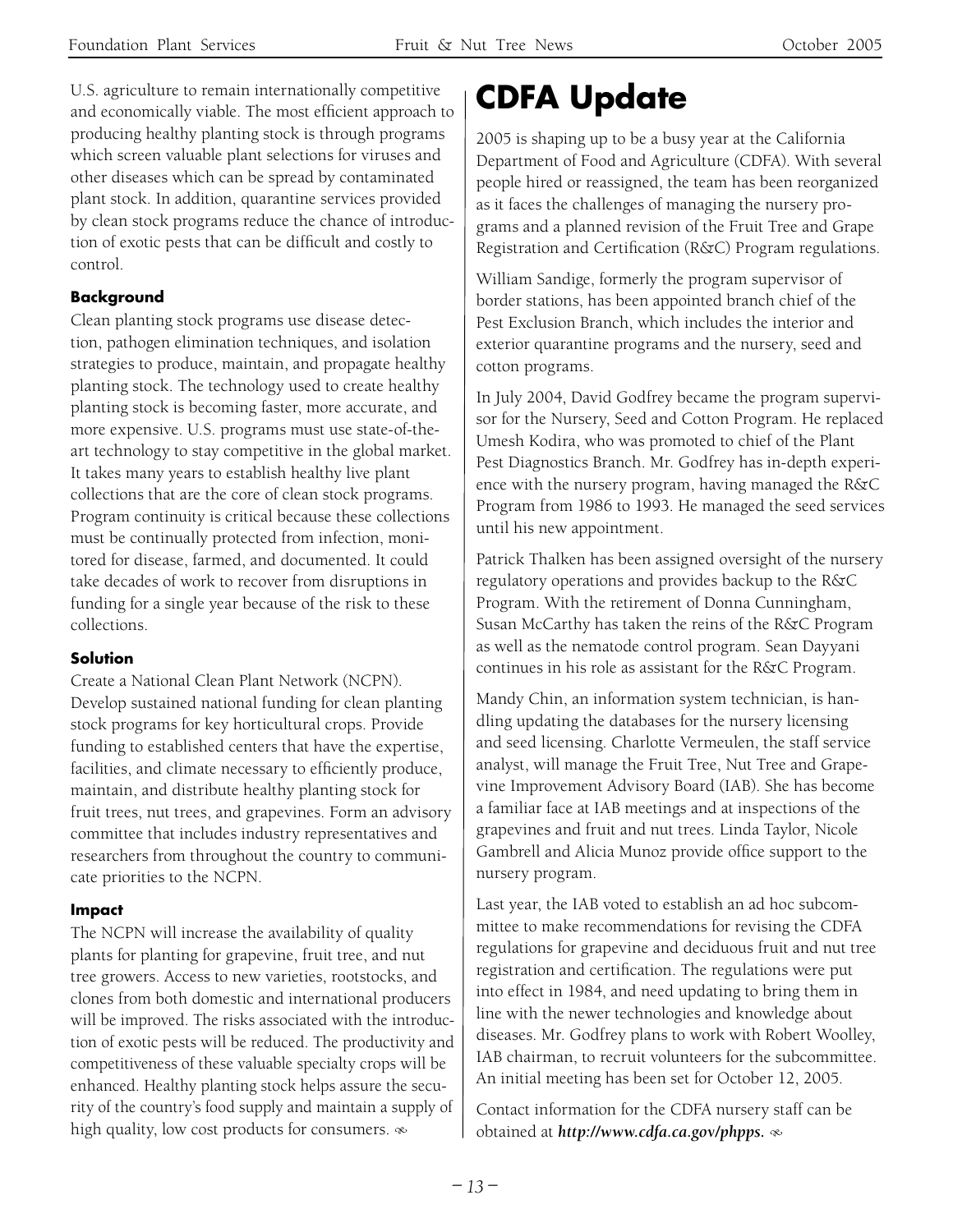### **Real-time RT-PCR (TaqMan®) Assays for the Detection of Tree Viruses**

*by Fatima Osman, Staff Research Associate, Foundation Plant Services, UC Davis*

REAL-TIME RT-PCR (TaqMan®) assays were developed for the specific detection of Prunus Necrotic Ringspot Virus (PNRSV) and Prune Dwarf Virus (PDV). PNRSV and PDV belong to the Ilarvirus group and are known to infect every *Prunus* species. The detection of PNRSV in fruit tree tissues is problematic because the virus appears to be unevenly distributed throughout the plant, and this factor combined with seasonal fluctuations of viral concentrations can cause chronically infected plants to appear healthy. The main diagnostic test for PDV commonly used is a woody index innoculation using several *Prunus* species as indicators. However, the woody index cannot distinguish between PNRSV and PDV. Because reliable detection of PNRSV and PDV is required in phytosanitary certification programs, real-time PCR can be an important diagnostic tool.

The designed real-time PCR assays of PNRSV and PDV were derived from a number of virus isolates from tree varieties with a broad geographical distribution. The assays were validated against a range of different isolates found in the United States. Sample material was homogenized and divided for a comparative test for the detection of PNRSV and PDV by conventional and realtime RT-PCR. For such comparisons, both purified RNA as well as crude extract were used.

TaqMan® assays are based upon the polymerase chain reaction, but also utilize novel fluorescent detection chemistry. TaqMan® PCR utilizes a fluorescence probe, which is cleaved by Taq DNA polymerase during amplification, resulting in an increase in detectable fluorescence. This increase in fluorescence corresponds to the amount of product amplified and is monitored in real-time during amplification. This gives TaqMan® PCR a number of significant advantages over conventional PCR. As TaqMan® uses closed-tube fluorescent detection, the need for post-amplification manipulation is removed, simultaneously reducing the staff input required and the risk of contamination. Significant improvements are also made to the pre-amplification stages of the method, whereby RNA has been purified by automated extractions.

Results (Table 1) showed that when performing real-time PCR for detection of PNRSV we were able to detect 100% of the samples using purified RNA, and 94% when using crude extract. Similarly, for PDV detection with real-time PCR, we were able to detect the virus in 70% of the samples when using purified RNA, and 58% when using crude extract. TaqMan® PCR was shown to detect the viruses under investigation in more samples than ELISA and conventional PCR.

TaqMan® PCR has the potential for multiplexing through the use of several probes labeled with different fluorescent dyes to detect two or more viruses in the same sample. TaqMan® diagnostic assays are expected to be particularly useful for large-scale applications in which high sensitivity, reliability, speed and quantitative data are required; such as detecting the level of infection when the virus is present in low concentration due to seasonal fluctuation, identification of virus reservoirs, field surveys, screening of germplasm for sources of resistance, and disease forecasting.

| <b>PNRSV</b>  |     |                                                |            |             |            | <b>PDV</b>   |                            |            |                         |            |
|---------------|-----|------------------------------------------------|------------|-------------|------------|--------------|----------------------------|------------|-------------------------|------------|
|               |     | ELISA   Conventional   Real-time<br><b>PCR</b> |            | TagMan PCR  |            | <b>ELISA</b> | Conventional<br><b>PCR</b> |            | Real-time<br>TaqMan PCR |            |
|               |     | <b>RNA</b>                                     | <b>GES</b> | <b>RNA</b>  | <b>GES</b> |              | <b>RNA</b>                 | <b>GES</b> | <b>RNA</b>              | <b>GES</b> |
| POS samples   | 67  | 73                                             | 54         | 86          | 81         | 36           | 46                         | 30         | 60                      | 50         |
| Total samples | 86  | 86                                             | 86         | 86          | 86         | 86           | 86                         | 86         | 86                      | 86         |
| Percentage    | 78% | 85%                                            |            | $63\%$ 100% | 94%        | 42%          | 53%                        | 35%        | 70%                     | 58%        |

**Table 1.** Diagnostic test results for ELISA, conventional PCR and Real-Time TaqMan® PCR. POS samples are the number of samples that tested positive for the specific tests out of 86 total samples. RNA is the purified RNA extracted from the samples and GES represents the crude extract. Percentage (%) represents the percent positive samples detected by each method.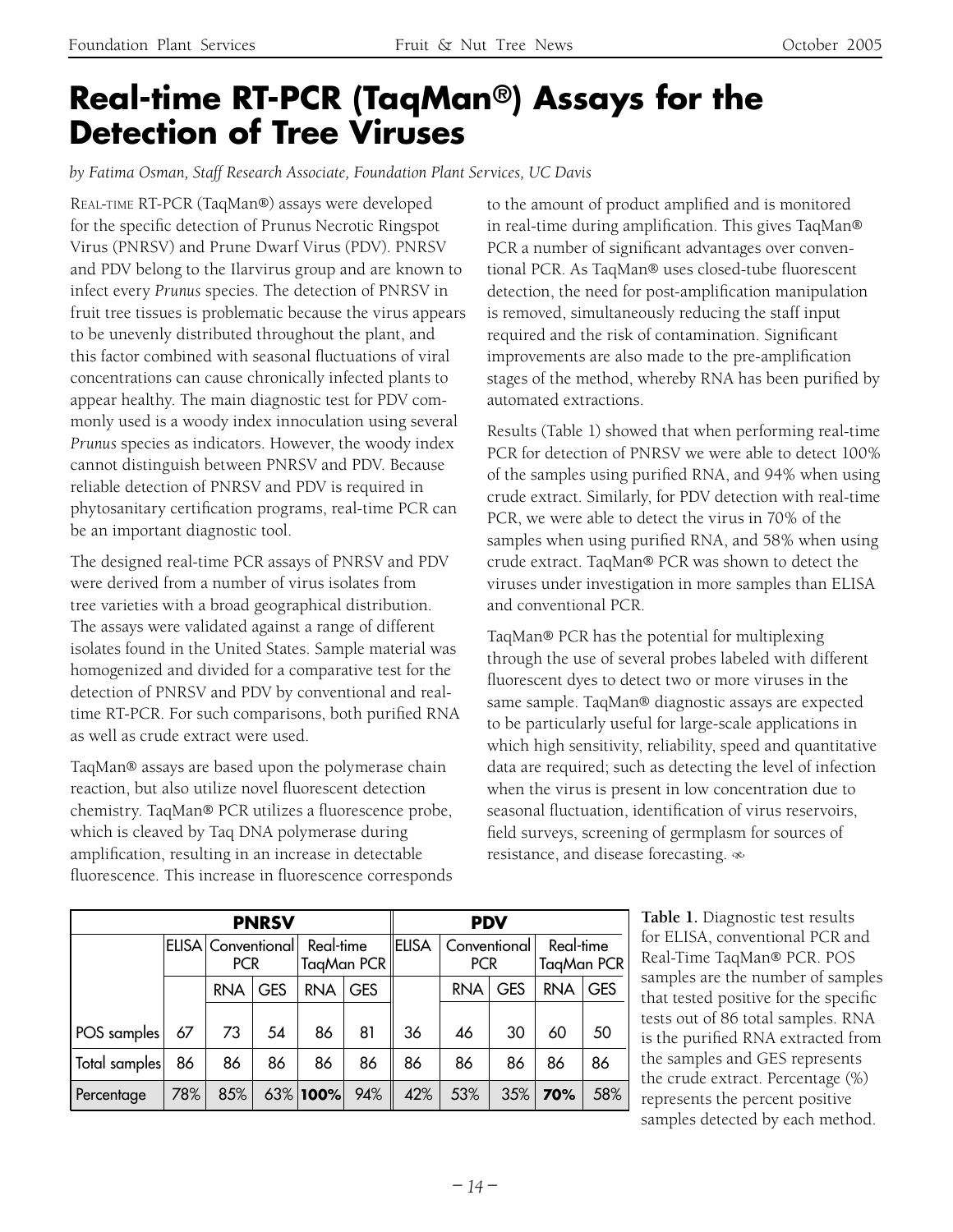

#### *Donna Marzolf*

FPS Staff Member Donna Marzolf died at UC Davis Medical Center in Sacramento on Dec. 3, 2003, at age 69, after a lengthy battle with breast cancer.

Born April 24, 1934 on the family farm in Portal, North Dakota, Donna moved to Chico in 1970 and graduated with a degree in public administration from California State University Chico in 1982. In 1986, she moved to

Woodland and three years later began working for Foundation Plant Materials Service, now Foundation Plant Services (FPS). She retired in October 1993, but we were fortunate to recall her to work half-time in 1994.

Donna was a favorite of customers and FPS staff alike. She understood the complicated records used to document the disease and identification status for plant materials at FPS and meticulously entered and checked much of the information in the database over the last 14 years.

#### *Jack Wick*

Jack Wick, longtime advocate of the California nursery industry, passed away peacefully at home surrounded by loved ones on May 14, 2004, at the age of 75. Loved by many, he was preceded in death by his wife, Marion Shirley Verbisky Wick.

In 1953, Jack went to work for Jack Anderson Landscape Nursery in Sacramento. During this time, he became an active member of the California Association of Nursery-



Photo courtesy of C.A.N

men's (C.A.N.) Superior Chapter, serving on many committees and as President. In hearing the association had an opening, he applied, and on June 1, 1958, Jack became C.A.N.'s new Assistant Executive Secretary. In 1969, he was promoted to Executive Secretary. Upon his retirement in 1988, the membership had increased from 1,000 to 2,100, and the budget from \$80,000 to \$1.3 million. He saw the establishment of CANERS, the association's endowment for research and scholarship, in 1969.

Throughout his life Jack was continuously involved in community affairs. His many associations includeed the Sacramento Association of Retarded Children, the Sacramento Suburban Kiwanis Club, the Manor Recreation Swimming and Tennis Club in Sacramento, and the Sociedade Caboverdianos Norte De California Club. Upon his semi-retirement, Jack was made an Honorary Lifetime Member of the California Agricultural Commissioners and Sealers Association.

In 1978, Jack was selected as the Cal Poly, San Luis Obispo Alumnus of the Year for the College of Agriculture for his lifetime achievements. The Jack Wick Endowed Professorship was established in 1988 in his honor with a \$100,000 donation from the industry. Although semi-retired, Jack continued to work at the newly re-named California Association of Nurseries and Garden Centers as their Regulatory Consultant until his death. Jack's career in the nursery industry spanned over 50 years.

– Condensed and reprinted with permission from the *California Nurseryscape* magazine.

#### *Dale Kester*

Dale Kester of Davis died Nov. 21, 2003, after a long illness. Born July 28, 1922, on a 160-acre farm north or Ross, Iowa, he was 81 years old.

Kester was the first graduate student in the UCD department of pomology after the war, graduating in July 1951 and becoming a member of the faculty. Later, he was promoted to professor and



pomologist, joining with Hudson Hartmann to teach plant propagation until 1987.

Long before that, Kester and Hartmann began writing a textbook for a plant propagation course. In 1959, the book became the first edition of "Plant Propagation: Principles and Practices." The textbook is in its eighth printing and has been translated into Russian, Spanish and Italian.

Kester had 120 papers published in journals and conference proceedings and presented six papers to the Western Region of the International Plant Propagators Society, of which he was founder. He received a stack of awards of awards and was a member of many academic organizations. He received the 2003 Research Award from the California Association of Nurseries and Garden Centers at its annual meeting.

Kester received the Curtis J. Alley Award in 1999 for his lifetime service to the International Plant Propagators Society and in 2002 received the society's International Award of Honor. His major research was with almonds and stone fruits. He introduced numerous *Prunus* rootstocks to the nursery industry, participated in many international symposiums and became a fellow of the American Society for Horticultural Science in 1980. In 1998, he was the Spenser Ambrose Beach Lecturer at Iowa State University.

– Condensed and reprinted from the *The Davis Enterprise*, Wednesday, December 3, 2003.